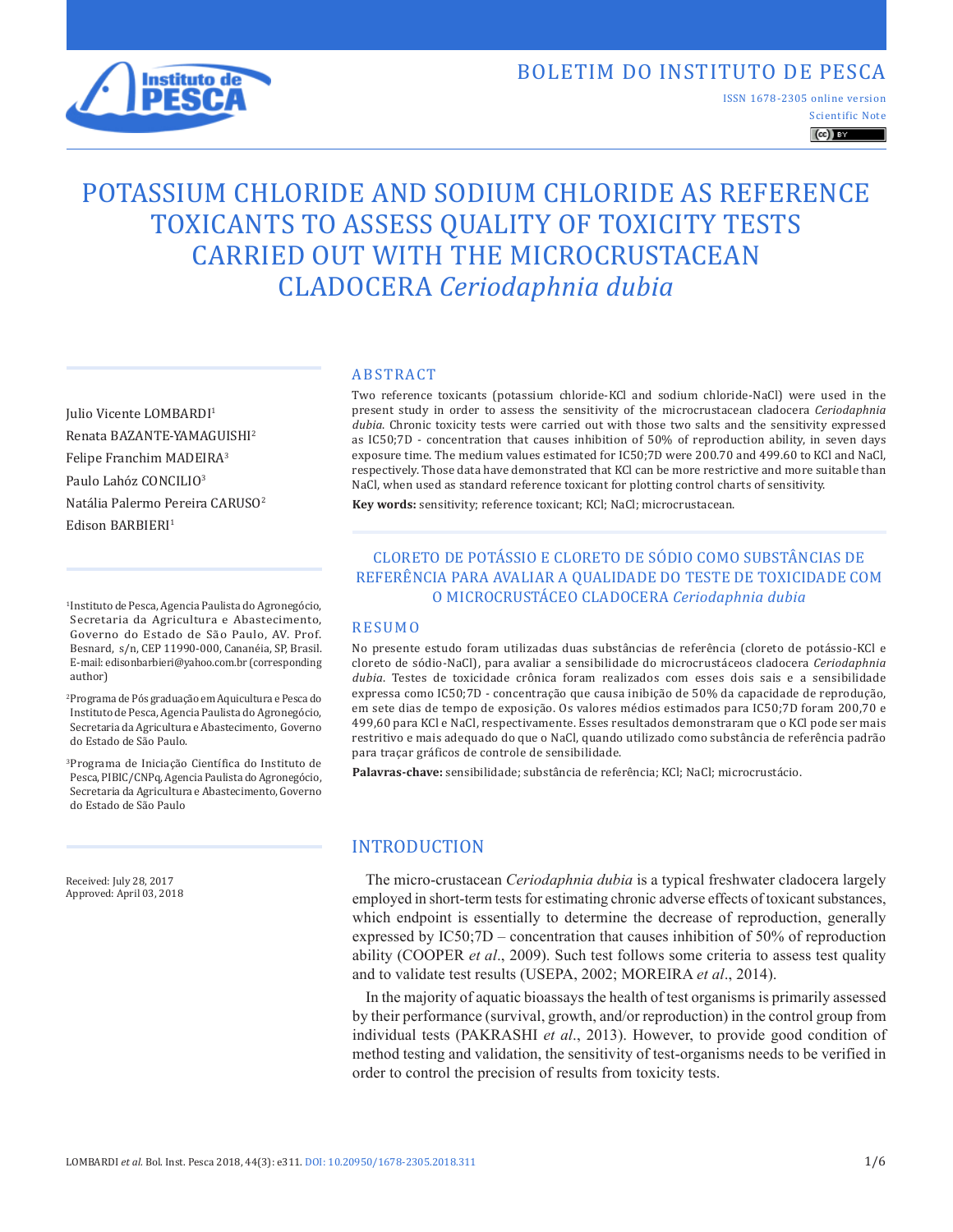A reference toxicant is a chemical that is used in toxicity testing to provide general measure of the reproducibility of a toxicity test method within a single laboratory over time (SADIQ *et al*., 2011). Generally it is made by plotting, in a control chart, some data from at least the last five monthly short-term chronic toxicity tests, using the same reference toxicant and control conditions (USEPA, 2002; ZAGATTO and BERTOLETTI, 2006; MOREIRA *et al*., 2014; SANTOS *et al*., 2014). In other words, the control chart is used to make comparisons among individual and historical test performances to identify whether they fall within an acceptable range of variability, i.e. the numerical results obtained in each test performed with the same reference toxicant, should be within the range limited by the cumulative mean, and upper and lower control limits of two times the standard deviation  $(\pm 2S)$ . Those data are re-calculated with each successive test result. Therefore, the control chart is useful in order to demonstrate the acceptance of the results obtained for all toxicity tests performed with the same strain of test-organisms, under the same test conditions. Such criteria have also been used in inter-laboratory testing to judge comparability of results among different laboratories.

Standard reference toxicants such as sodium chloride (NaCl), potassium chloride (KCl), cadmium chloride (CdCl<sub>2</sub>), copper sulfate (CuSO<sub>4</sub>), sodium dodecyl sulfate (SDS), and potassium dichromate ( $K_2$ Cr<sub>2</sub>O7) are suitable for carrying out tests focusing on the construction of control charts (ENVIRONMENT CANADA, 1990; USEPA, 2002; ABNT, 2005; ZAGATTO and BERTOLETTI, 2006; FREITAS and ROCHA, 2011). However, the choice of using a particular substance should take into account some aspects, including the facility of handle and the risk of environment contamination.

Pollution prevention and waste management should be the main criteria for selecting reference toxicants. In this positive aspect, potassium chloride (KCl) and sodium chloride (NaCl) are being evaluated by several laboratories (commercial or research approach) for their suitability as reference toxicants. Those salts may be superior to other toxicants because water quality has lower or no effect on its toxicity and therefore easier to handle in the laboratory than many other reference toxicants as they are rapidly biodegradable and meet regulatory agencies requirements.

There are many studies focusing on the use of NaCl as reference toxicant for freshwater toxicity tests. Also, the coefficients of variation reported for most inter-and intralaboratory studies are frequently better than for any other toxicant. But, this can indicates two contrasting possibilities: that sodium chloride is an excellent material, or that sodium chloride tests are not sufficiently sensitive to indicate abnormal conditions (ENVIRONMENT CANADA, 1990; AGUILAR-ALBEROLA and MESQUITA-JOANES, 2012). On the other hand, despite of having the same positive aspects previously mentioned for both salts, KCl has not been well studied so far (ENVIRONMENT CANADA, 1990; USEPA, 2002; UTZ and BOHRER, 2001; MOREIRA *et al*., 2014; REZENDE *et al*., 2018).

The objective of the present study was evaluate the *Ceriodaphnia dubia* 7-day chronic reproduction toxicity tests using standard reference toxicant substances (potassium chloride and

sodium chloride) in order to determine the pattern of sensitivity for those two salts, which data may be useful for establishing best methods for controlling test precision inter-and intra-laboratories.

#### MATERIAL AND METHODS

The microcrustacean cladocera *Ceriodaphnia dubia* was used in the present study as test organism by the main characteristic of having a parthenogenetic potential, that produces a large number of neonates (essentially females), in a great natural frequency, when maintained under suitable environment conditions. The techniques for culturing organisms and carrying out tests were based on the standard operating procedures reported by the international reference (USEPA, 2002), as well as the adapted techniques reported by the Brazilian reference (ABNT, 2005).

Experiments were carried out at the Laboratory of Ecotoxicology of the Instituto de Pesca in Sao Paulo/SP - Brazil. Both culturing and dilution water were collected from the same source, i.e. a natural pond located at Itatiba-SP-Brazil, which quality parameters were previously assessed and approved for such use. After arriving at the laboratory and/or right before performing culture/test the water was adjust for pH range of 7.2 to 7.6, and total hardness of 40-48 mg  $L^{-1}$  as  $CaCO_3$ . Test organisms (females of *C. dubia*) were cultured in dismissable polystyrene cups (type beaker) containing one organism per 30 mL beaker, filled with 20 mL culturing water. Those vessels were kept inside incubator chambers for controlling photoperiod of 16-hour light and 8-hour darkness and temperature at  $25 (\pm 1)$ °C. Feeding consisted of 0.04 mL of suspension solution of the green microalgae *Pseudokirchneriella subcapitata* (2.0x105 cells mL-1), plus 0.02 mL of a nutritional composition made of digested ration of fish (TetraMin™). Water was changed and the young organisms (neonates) removed on every Monday, Wednesday, and Friday, when feed was supplied. Each culture group was kept at the maximum of 14 days, before being replaced by new ones. Prior to start tests, all young neonates, with the maximum of 30-hour old were collected from culture beakers and reserved (ARAGÃO and PEREIRA, 2003).

The methodology selected for carrying out this experiment was the chronic 7-days test with *C. dubia*, based on the standard references of USEPA (2002) and ABNT (2005). Test conditions and criteria are summarized in Table 1.

Two reference toxicants were tested according to the following concentrations: potassium chloride (KCl) =  $0$ , 250, 500, 1000, and 2000 mg  $L^{-1}$  and sodium chloride (NaCl) = 0, 50, 100, 200, and 400 mg  $L^{-1}$ . Those concentrations were determined by previous exploratory tests. Once the cups were filled with test solution, test organisms were randomly assigned to each container. Test organisms were daily transferred into new fresh solution and the number of live/dead female counted and recorded, as well as the number of neonates produced by each female. Prior all organisms had been transferred, food was added to each new test container. All tests were performed during distinct weeks. The total amount of 21 tests was performed with the two reference toxicants: twelve with KCl and nine with NaCl.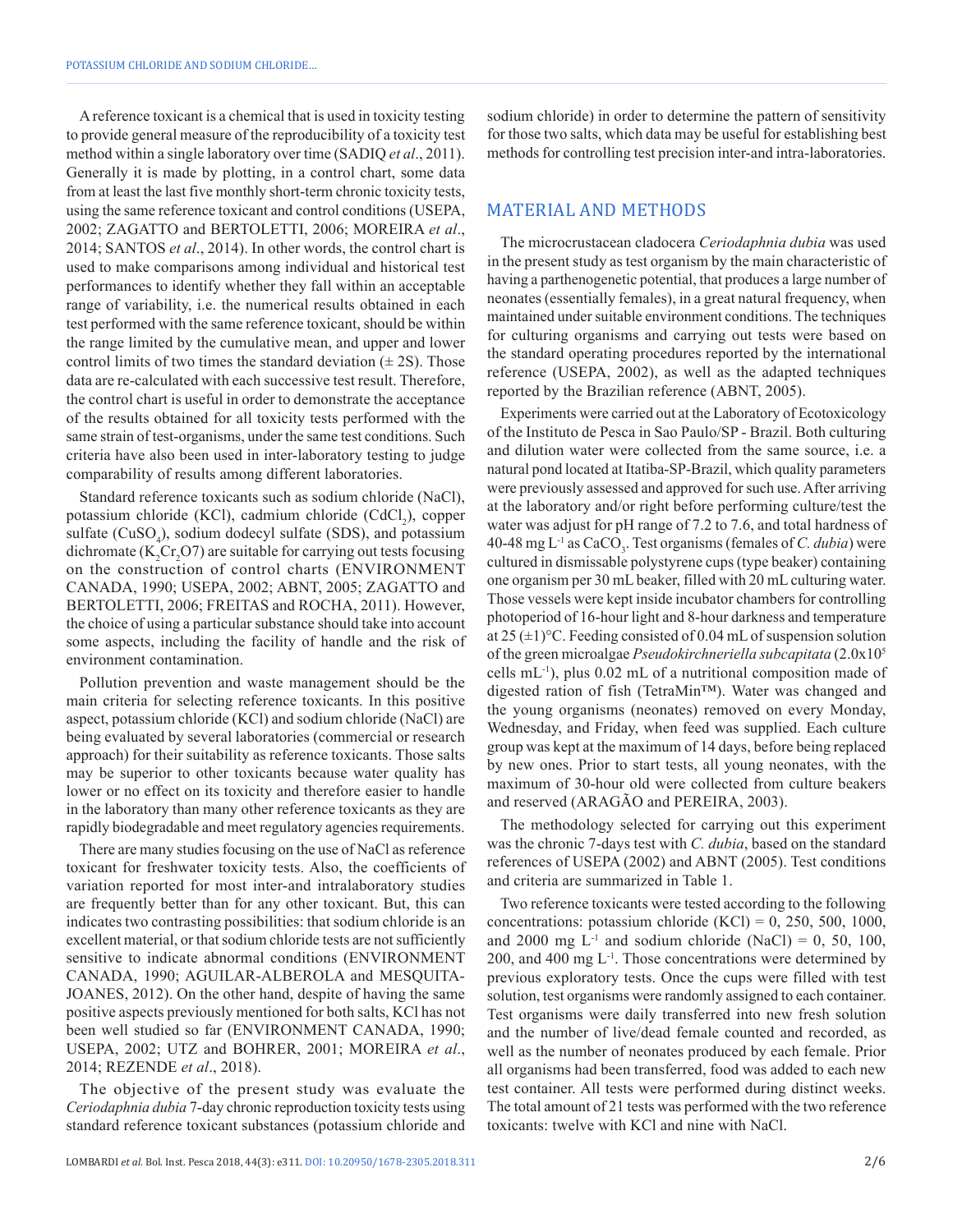Since the reproduction was the endpoint of the present study, the IC50;7D (concentration that causes 50% of inhibition in the reproduction of test organisms in relation to control group) was the index used for determining the 7-day chronic toxicity effect of the two reference toxicants. Those results were estimated by the Computer Program Icpin (NORBERG-KING, 1993).

Control charts of sensitivity were calculated according to the recommendation of USEPA (2002), based on the distribution of numerical results of IC50;7D obtained in each test performed with the same reference toxicant, considering the range limited by the cumulative mean, and upper and lower control limits of two times the standard deviation  $(\pm 2S)$ , and plotted in graph. In order to avoid large deviation, the observations that were numerically distant from the rest of the data (outliers: minimum and maximum) were not considered for calculating and plotting control charts. Data obtained in the present study were used for stating the construction of the control charts, which re-calculation is required as basic methodology for actualizing data.

# **RESULTS**

The overall results obtained along all tests are registered in Tables 2 and 3. A comparison between the two reference toxicants is summarized in Table 4. Data showed that *C. dubia* was more

**Table 1.** Summary of test conditions and criteria used for carrying out 7-day chronic toxicity tests with *Ceriodaphnia dubia*.

| Test parameter                | condition / criteria                                                                                                              |
|-------------------------------|-----------------------------------------------------------------------------------------------------------------------------------|
| Test Type                     | Static-renewal                                                                                                                    |
| Renewal of Test Solution      | Daily                                                                                                                             |
| Test Duration (exposure time) | 7 days                                                                                                                            |
| Temperature                   | 25 ( $\pm$ 1°)C (controlled by incubator chamber)                                                                                 |
| Photoperiod                   | 16 hrs light: 8 hrs dark (controlled by incubator chamber)                                                                        |
| Type of test vessel           | 30 mL dismissable polystyrene cups (type beaker)                                                                                  |
| Test solution volume          | $20 \text{ mL}$                                                                                                                   |
| Age of test organisms         | $\leq$ 30 hrs old                                                                                                                 |
| Number of organisms/chamber   |                                                                                                                                   |
| Number of replicates          | 10 vessels by each concentration                                                                                                  |
| Feeding routine               | Daily - 0.04 mL of suspension of P. subcaptata $(2.0x10^5 \text{ cells/mL})$ , plus 0.02 mL of digested<br>commercial fish ration |
| Test solution aeration        | None                                                                                                                              |
| Dilution water                | Natural pond water (same source of culture water)                                                                                 |
| Number of test concentrations | 4 plus control group                                                                                                              |
| <b>Dilution Series</b>        | 0.5                                                                                                                               |
| Endpoint                      | Reproduction (number of neonates produced by parthenogenesis)                                                                     |
| Test acceptability            | 80% or greater control survival and average of 15 neonates produced from control females                                          |

| Table 2. Results from chronic tests carried out with potassium chloride (KCl) as reference toxicant substance to <i>Ceriodaphnia dubia</i> . |  |  |  |
|----------------------------------------------------------------------------------------------------------------------------------------------|--|--|--|
|----------------------------------------------------------------------------------------------------------------------------------------------|--|--|--|

| Test number  | IC50; $7D(mg L^{-1})^*$ | Confidence Limit (95%)<br>Lower Upper |        |  |
|--------------|-------------------------|---------------------------------------|--------|--|
|              | 298.19                  | 277.63                                | 300.00 |  |
| $\mathbf{2}$ | 271.33                  | 241.56                                | 281.16 |  |
| 3            | 277.47                  | 247.27                                | 291.60 |  |
| 4            | $284.83^a$              | 246.21                                | 300.00 |  |
| 5            | 184.94                  | 142.59                                | 248.65 |  |
| 6            | 190.22                  | 116.91                                | 268.05 |  |
|              | 70.69 <sup>b</sup>      | 33.33                                 | 75.00  |  |
| 8            | 159.65                  | 152.16                                | 164.11 |  |
| 9            | 87.77                   | 70.67                                 | 208.04 |  |
| 10           | 118.82                  | 88.17                                 | 136.04 |  |
| 11           | 230.38                  | 141.03                                | 267.42 |  |
| 12           | 201.56                  | 49.24                                 | 252.69 |  |

\*IC50;7D = concentration that causes inhibition of 50% of reproduction ability, in seven days exposure time; \*outlier (lower observation); \*outlier (upper observation).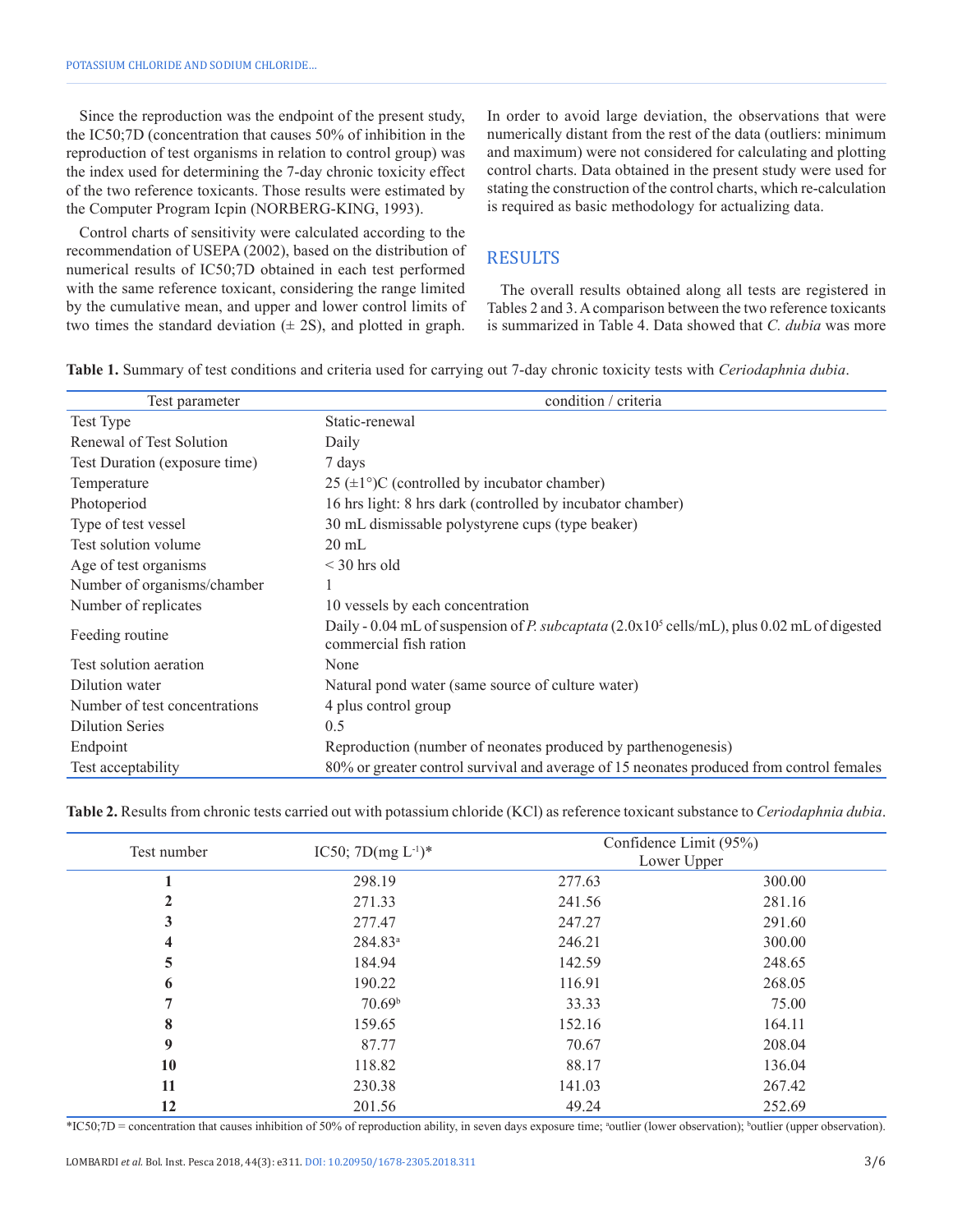sensitive to KCl than NaCl, which averages of IC50;7D were  $200.70$  mg L<sup>-1</sup> and 499.60 mg L<sup>-1</sup>, respectively.

The distributions of different results of sensitivity of *C. dubia* in response to two reference toxicants were used to start plotting the two different models of control chart of sensitivity (Figures 1 and 2). From those pictures it was possible to observe that the acceptable limits of IC50;7D stated by the interval of two times the standard deviation  $(\pm 2 \text{ S})$  is shorter for KCl than it is for NaCl. It means that KCl can be more restrictive than NaCl, when used as reference toxicant for plotting control charts of sensitivity. This aspect is even emphasized by the coefficient of variation, which was higher for NaCl (56.04%), and also by the large amplitude of variation (215.26 to 1039.22 mg L-1) observed for the same reference toxicant (Table 4). Therefore, KCl may be a rigorous and more restrictive choice for the use as reference toxicant. In addition, large amplitude of variation determines higher standard deviation, which can lead to unacceptable positions of the lower limit (CL50, $_{7d}$  – 2 S), when it is plotted in the negative

| Test number |                          | Confidence Limit (95%) |             |  |
|-------------|--------------------------|------------------------|-------------|--|
|             | IC50; 7D $(mg L^{-1})^*$ |                        | Lower Upper |  |
|             | 215.26                   | 181.09                 | 1103.98     |  |
| 2           | 1233.01 <sup>b</sup>     | 867.79                 | 1433.45     |  |
| 3           | 588.71                   | 466.22                 | 1028.35     |  |
| 4           | $169.76^{\circ}$         | 136.29                 | 251.52      |  |
| 5           | 500.00                   | 190.91                 | 1214.29     |  |
| 6           | 317.83                   | 195.75                 | 386.63      |  |
|             | 269.53                   | 217.53                 | 439.52      |  |
| 8           | 566.67                   | 400.00                 | 798.08      |  |
| 9           | 1039.22                  | 830.46                 | 1258.84     |  |

**Table 3.** Results from chronic tests carried out with sodium chloride (NaCl) as reference toxicant substance to *Ceriodaphnia dubia*.

\*IC50;7D = concentration that causes inhibition of 50% of reproduction ability, in seven days exposure time; \*outlier (lower observation); \*outlier (upper observation).

**Table 4.** Summary of results from chronic tests carried out with potassium chloride (KCl) and sodium chloride (NaCl) as reference toxicant substances to *Ceriodaphnia dubia*.

| Toxicant    | IC50;7D (mg $L^{-1}$ )* |         |         |        |                  |        |       |
|-------------|-------------------------|---------|---------|--------|------------------|--------|-------|
|             | Minimum                 | Maximum |         |        | Confidence Limit |        | C.V.  |
| Substance   |                         |         | Average | S      | Lower            | Upper  | (%)   |
| KCI         | 87.77                   | 284.83  | 200.70  | 66.95  | 149.58           | 241.78 | 33.36 |
|             |                         |         |         |        |                  |        |       |
| <b>NaCl</b> | 215.26                  | 1039.22 | 499.60  | 280.02 | 354.57           | 889.96 | 56.04 |

\*IC50;7D = concentration that causes inhibition of 50% of reproduction ability, in seven days exposure time; C.V. = coefficient of variation; S = standard deviation. OBS: outliers observed in Tables 2 and 3 were not considered in the present table.





**Figure 1.** Model of control chart plotted with original data from chronic tests carried out with NaCl as reference toxicant to *Ceriodaphnia dubia*.  $(-)$  = average;  $(-)$  = average  $\pm$  2x standard deviation.

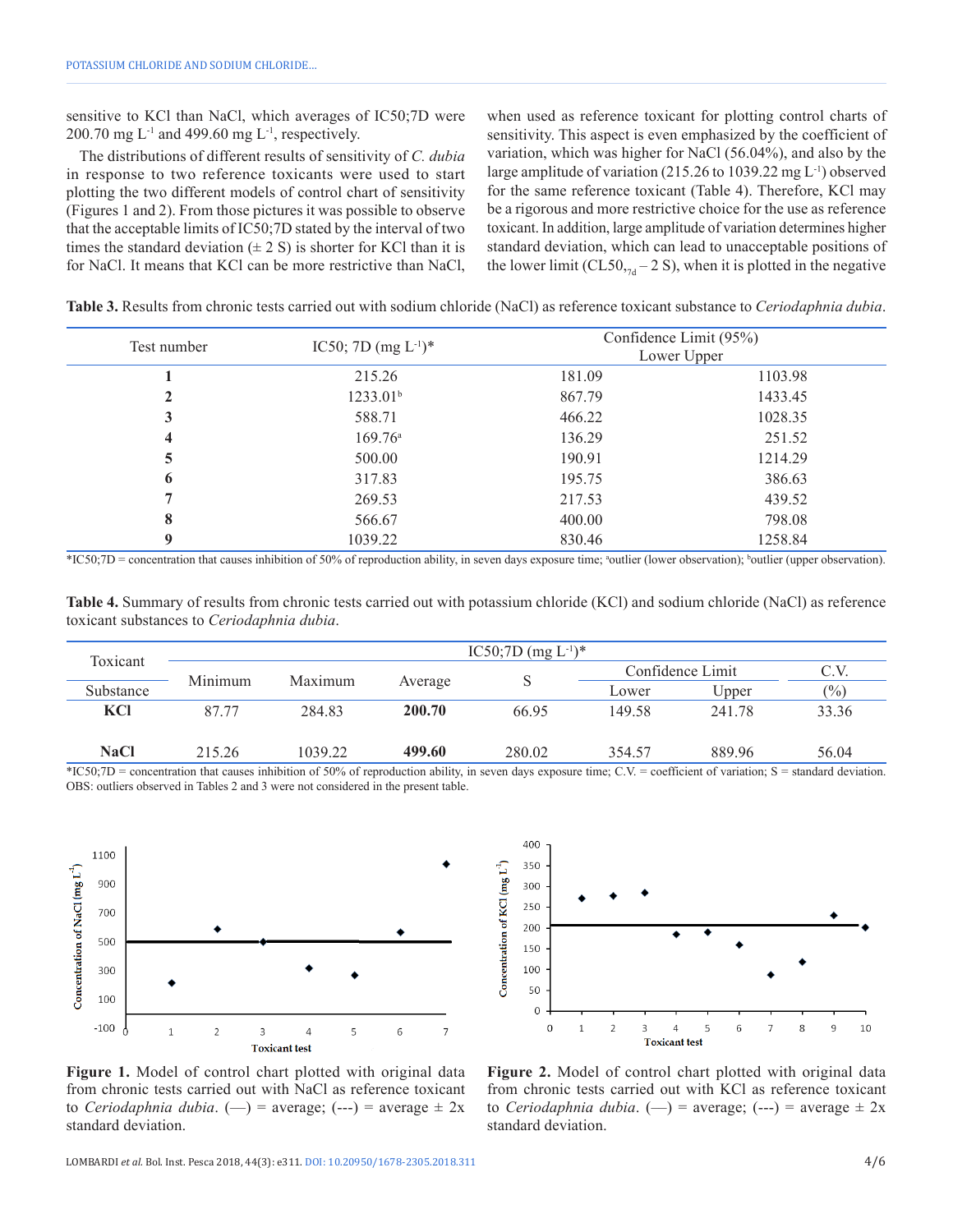area of the vertical axis "Y" in the graph. This negative aspect in the control chart was observed to NaCl (Figure 2).

### DISCUSSION

The use of cladocerans in toxicity tests has many advantages, including their ease of handling, the possibility of obtaining clones by parthenogenesis, their short life cycle and high sensitivity to toxicants (MOREIRA *et al*., 2014). These characteristics make them suitable test organisms for bioassays (ADEMA, 1978; MOREIRA *et al*., 2014). Higher sensitivity of *C. dubia* to KCl was also detected by UTZ and BOHRER (2001) in chronic tests carried out in order to compare the toxic effect between potassium chloride and potassium acetate.

Some laboratories have performed a lot of chronic tests with a sort of reference toxicant (FREITAS and ROCHA, 2011). However it is rarely reported in the literature, since the use of those data is restricted to the intern control of test precision. Nevertheless, NORBERG-KING (1988) reported data of toxicant tests carried out with the aim of assessing sensitivity of *Ceriodaphnia dubia* to NaCl, and their study reveled averages of IC50;7D from 1200 to  $1400 \text{ mg } L^{-1}$ , which is slightly similar to maximum concentration observed in the present study for the same toxicant (1233.01 mg  $L^{-1}$ ). Those authors also observed high coefficients of variation in their results (up to 39,9%). In the same way, DEGRAEVE *et al*. (1992) reported CI50,<sub>7d</sub> of NaCl to *C. dubia* from 730 to 1550 mg L<sup>-1</sup>, also with high coefficients of variation (up to 30.8%).

In another study developed by ARAGÃO and PEREIRA (2003) the IC50,<sub>7d</sub> of NaCl to *C. dubia* varied from 570 to 1130 mg L<sup>-1</sup> among twelve chronic toxicity tests, which denotes a large similarity to the results obtained in the present study, including the large amplitude of variation observed for the same reference toxicant.

STRUEWING *et al*. (2015) established a 48 h acute and a 14-day short-term chronic testing procedure for *C. triangulifer* and compared its sensitivity to two model invertebrates, *Ceriodaphnia dubia* and *Daphnia magna*. Toxicity tests were conducted to determine mortality and growth effects using standard reference toxicants: NaCl, KCl and  $CuSO_4$ . In 48-h acute tests, the average LC50 for the mayfly was 659 mg L−1 NaCl, 1957 mg L−1 KCl, and 11 μg  $L^{-1}$  CuSO<sub>4</sub>. IC25 values, using dry weight as the endpoint, were 228 mg L−1 NaCl, 356 mg L−1 KCl and 5 μg L−1 CuSO. In our study in seven days exposure time demonstrated that the effect of lethality of NaCl and to *C. dubia* can occur at concentrations higher than 200.70 and 499.60 mg L−1. COWGIL and MILAZZO (1990) and FREITAS and ROCHA, 2013 have demonstrated that the effect of lethality of NaCl to *C. dubia* can occur at concentrations higher than 1200 mg L-1. HARMON *et al*. (2003) and OLIVEIRA-FILHO *et al*. (2008) reported data of LC50 and EC50-48h of (730 to 1330 mg L<sup>-1</sup>) and 1590 mg L<sup>-1</sup>, respectively. While HARMON *et al.* (2003) have also registered IC50,<sub>7d</sub> of 1350 mg NaCl  $L<sup>-1</sup>$  to the same test organism. From those finds in the literature it was possible to notice that acute and chronic concentrations of NaCl to *C. dubia* are quite similar, and it may be other negative aspect to consider at the time of choosing such salt as standard reference toxicant.

#### **CONCLUSION**

Potassium chloride (KCl) showed to be more suitable than sodium chloride (NaCl) for the use as standard reference toxicant in chronic tests carried out with *Ceriodaphnia dubia*, in order to estimate limits for assessment of test precision inter-and intra-laboratory.

#### ACKNOWLEDGEMENTS

We would like to thank FAPESP (The Brazilian Foundation for supporting scientific researches in São Paulo State) for funding the project 05/05180-0. We also thank Mr. Jose de Souza Castanheira, owner of the rural property at Sítio São Bom Jesus – Itatiba – SP – Brazil for providing our access to the pond used as our source of water, which met the best pattern of quality for using at the laboratory routine.

#### REFERENCES

- ABNT Associação Brasileira de Normas Técnicas. 2005 *NBR 13373: ecotoxicologia aquática: toxicidade crônica: métodos de ensaio com Ceriodaphnia spp (Crustáceo, Cladocera)*. Rio de Janeiro: ABNT. 15 p.
- ADEMA, D.M.M. 1978 *Daphnia magna* as a test animal in acute and chronic toxicity tests. *Hydrobiologia*, *59*(1): 125-134. **[http://dx.doi.](https://doi.org/10.1007/BF00020773) [org/10.1007/BF00020773](https://doi.org/10.1007/BF00020773)**.
- AGUILAR-ALBEROLA, J.A.; MESQUITA-JOANES, F. 2012 Acute toxicity tests with cadmium, lead, sodium dodecyl sulfate, and *Bacillus thuringiensis* on a temporary pond ostracod. *International Review of Hydrobiology*, *97*(4): 375-388. **[http://dx.doi.org/10.1002/](https://doi.org/10.1002/iroh.201211497) [iroh.201211497](https://doi.org/10.1002/iroh.201211497)**.
- ARAGÃO, M.A.; PEREIRA, E.V. 2003 Sensitivity of *Ceriodaphnia dubia* of different ages to sodium chloride. *Bulletin of Environmental Contamination and Toxicology*, *70*(6): 1247-1250. **[http://dx.doi.](https://doi.org/10.1007/s00128-003-0116-z) [org/10.1007/s00128-003-0116-z](https://doi.org/10.1007/s00128-003-0116-z)**. [PMid:12756467.](https://www.ncbi.nlm.nih.gov/entrez/query.fcgi?cmd=Retrieve&db=PubMed&list_uids=12756467&dopt=Abstract)
- COOPER, N.L.; BIDWELL, J.R.; KUMAR, A. 2009 Toxicity of copper, lead, and zinc mixtures to *Ceriodaphnia dubia* and *Daphnia carinata. Ecotoxicology and Environmental Safety*, *72*(5): 1523-1528. **[http://](https://doi.org/10.1016/j.ecoenv.2009.03.002) [dx.doi.org/10.1016/j.ecoenv.2009.03.002](https://doi.org/10.1016/j.ecoenv.2009.03.002)**[. PMid:19419764.](https://www.ncbi.nlm.nih.gov/entrez/query.fcgi?cmd=Retrieve&db=PubMed&list_uids=19419764&dopt=Abstract)
- COWGIL, U.M.; MILAZZO, D.P. 1990 The sensitivity of two cladocerans to water quality variables: salinity and hardness. *Archiv für Hydrobiologie*, *120*(2): 185-196.
- DEGRAEVE, G.M.; COONEY, J.D.; MARSH, B.H.; POLLOCK, T.L.; REICHENBACH, N.G. 1992 Variability in the performance of the 7-d *Ceriodaphnia dubia* survival and reproduction test: an intra-and interlaboratory study. *Environmental Toxicology and Chemistry*, *11*(6): 851-866. **[http://dx.doi.org/10.1002/etc.5620110613](https://doi.org/10.1002/etc.5620110613)**.
- ENVIRONMENT CANADA (todas maiúsculas). 1990 *Report EPS 1/RM/12: guidance document on control of toxicity test precision using reference toxicants*. Ottawa: Environmental Protection Series. 85p.
- FREITAS, E.C.; ROCHA, O. 2011 Acute and chronic effects of sodium and potassium on the tropical freshwater cladoceran *Pseudosida ramosa. Ecotoxicology*, *20*(1): 88-96. **[http://dx.doi.org/10.1007/s10646-010-](https://doi.org/10.1007/s10646-010-0559-z) [0559-z](https://doi.org/10.1007/s10646-010-0559-z)**. [PMid:20978846.](https://www.ncbi.nlm.nih.gov/entrez/query.fcgi?cmd=Retrieve&db=PubMed&list_uids=20978846&dopt=Abstract)